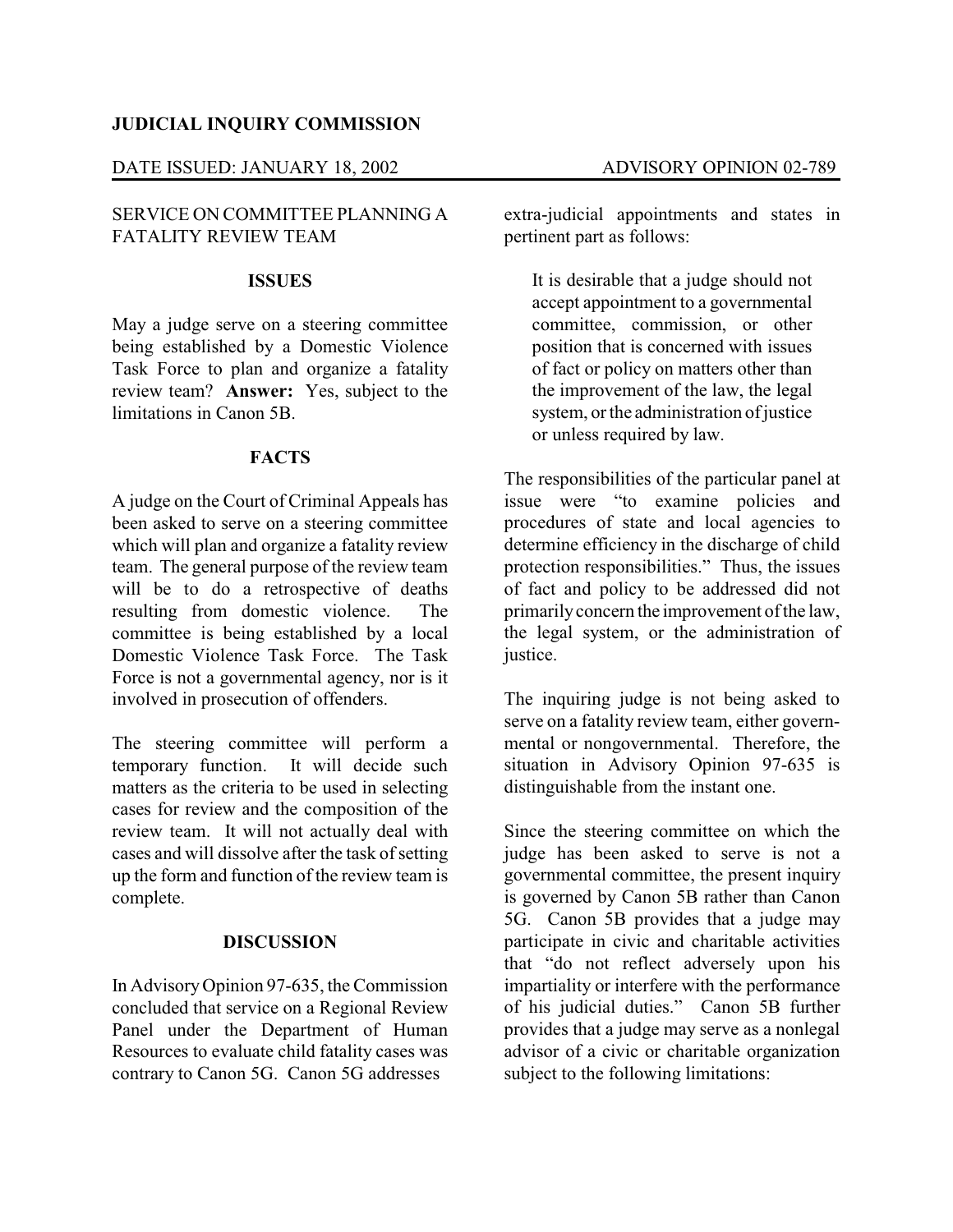(1) A judge should not serve if it is likely that the organization or institution will be engaged in proceedings that would ordinarily come before him or will be regularly engaged in adversary proceedings in any court.

(2) It is desirable that a judge not solicit funds for any educational, religious, charitable, fraternal, or civic organization or institution, or use or permit the use of the prestige of his office for that purpose, but he may be listed as an officer, director, or trustee of such an organization or institution.(3) A judge should not give investment advice to such an organization or institution, but he may serve on its board of directors or trustees even though it has the responsibility for approving investment decisions.

It does not appear to the Commission that service on the proposed steering committee would reflect adversely upon the judge's impartiality. However, should the committee become engaged in activities that create an appearance that it is part of a prosecution team, an adverse reflection on the judge's impartiality would be created which would require the judge to resign from the committee.

The Commission assumes from the facts presented that neither the Task Force nor the steering committee is regularly engaged in court proceedings or engaged in proceedings that would ordinarily come before the inquiring judge, so that the restrictions in Canon 5B(1) will not apply. Before agreeing to serve, the judge should determine that service will not be so time consuming as to interfere with the performance of judicial duties. The judge also should note the restrictions in Canons 5B(2) and 5B(3).

Materials provided by the inquiring judge indicate that fatality review teams may have a variety of different specific purposes or focuses, as well as a number of different structures. A possible purpose would be to improve the applicable legal system; other potential purposes include matters such as homicide/suicide prevention, community awareness, identification of gaps in community systems, and education in professional duties. Potential structure formations include by legislative mandate, by a domestic service provider or task force, or by commission of a governor. The appropriateness of a judge serving on a fatality review team is a matter not presented here, which would depend on the specific purpose and structure of the team.

It is the opinion of the Commission that service on the proposed steering committee to create a fatality review team would not be contrary to the Alabama Canons of Judicial Ethics so long as the limitations in Canon 5B are observed.